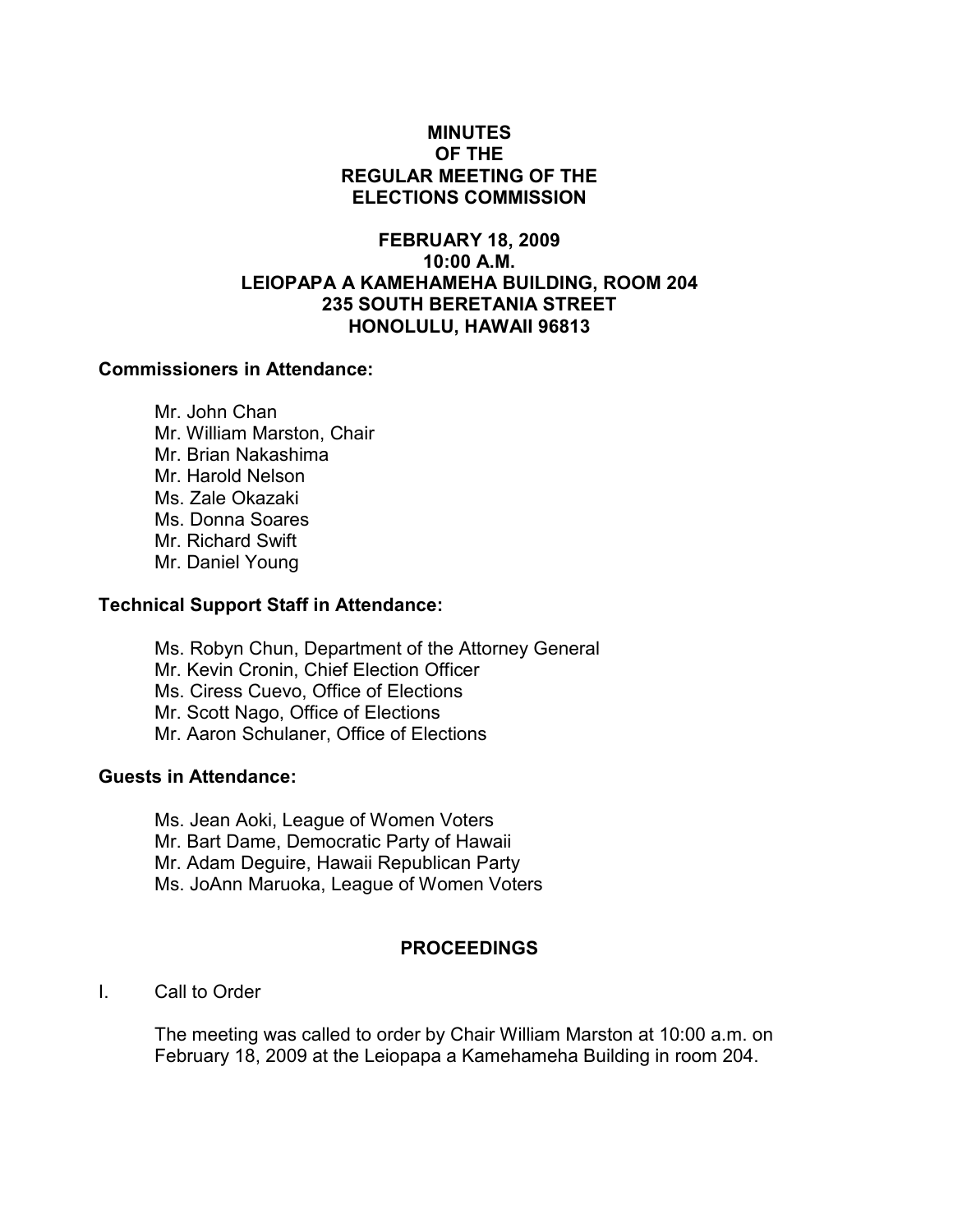II. Roll Call and Determination of a Quorum

Ms. Ciress Cuevo, Elections Commission Secretary conducted roll call. Ms. Yuki Lei Sugimura was absent and Ms. Zale Okazaki was late.

III. Approval of Minutes of Meeting of November 20, 2008

Ms. Donna Soares moved to approve the minutes of the meeting of November 20, 2008. Mr. John Chan seconded, and the motion carried unanimously.

IV. Public Testimony – Any interested person may submit data, views or arguments on any agenda item

There was no public testimony.

V. Office of Elections Status Report from the Chief Election Officer

The Commission was informed of the challenges that the Office of Elections is facing with regard to staffing, obtaining a voting system, and funding.

The Chief Election Officer (CEO) provided the status of vacancies in the office and noted his request to fill those positions. It was also reported that the state needs to acquire a voting system for 2010 and must secure funds from the Legislature for the cost to conduct the elections. The Commission was asked to recognize the need of the state's support to acquire the voting system.

Ms. Okazaki moved that the Elections Commission, after hearing the current financial requirements of holding elections in 2010, is concerned that the necessary funding from the state and counties is uncertain. The Elections Commission, recognizing that the CEO is a non-discretionary agency, endorses the efforts of the CEO in seeking the most advantageous solution to secure the required funding for the conduct of the 2010 elections. Mr. Harold Nelson seconded, and the motion carried unanimously.

Mr. Bart Dame recommended that the Elections Commission speak to leadership to better strengthen the argument.

VI. Discussion of Pending Legislation Relating to the Office of Elections and the Elections Commission

The Commission reviewed and discussed the pending election related bills.

Ms. Soares moved that the Commission not support HB750 relating to the appointment of the Chief Election Officer and recommended that each Commissioner contact the necessary representatives to ask that they not support the bill. Mr. Richard Swift seconded, and the motion carried unanimously.